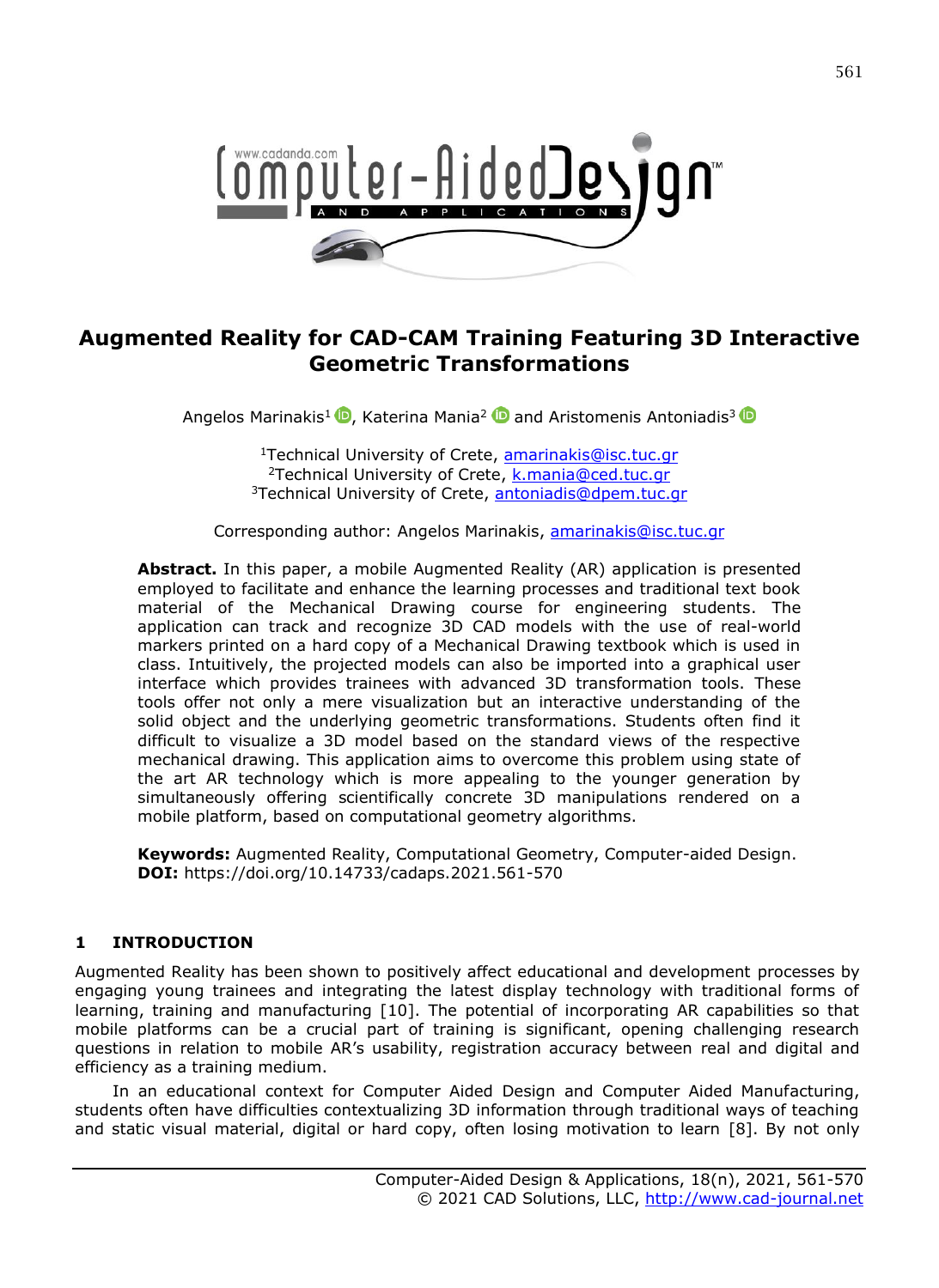superimposing 3D CAD models on the real world as in most previous approaches but also offering interactive 3D manipulation, AR has the potential to enhance the understanding of 3D object transformations, aiding trainees to conceive and process 3D complex information. As part of a mechanical drawing course, when given the basic views of a 3D object, a student needs to visualize the respective 3D solid [12]. Often, the views may appear abstract to the student and the 3D model could be hard to mentally visualize. The instructor is now required to draw a representation of the solid in order to help the student visualize it. AR can offer valuable training material of complex, accurately drawn models, releasing time for explaining and describing complex computational geometry processes related to CAD/CAM.

In this paper, a mobile Augmented Reality (AR) application is presented, employed to facilitate and enhance the learning processes and traditional text book material of the Mechanical Drawing course for engineering students. The presented AR app is used along with a brand-new Mechanical Drawing textbook authored for the respective course [3]. The novel AR content, enhanced with computational geometry processes, complements the extensive university-based Computer Aided Design (CAD) and Computer-Aided Manufacturing (CAM) training. The application can track and recognize 3D CAD models with the use of real-world markers printed on a hard copy of the Mechanical Drawing textbook used in class. The projected models may also be imported into the mobile application for further geometrical processing.

After importing the displayed 3D models, a mobile graphical user interface provides trainees with advanced 3D transformation tools offering a detailed visualization and understanding of the solid object. The most basic functions include pan, rotation and magnification of the solid object. Adding to the standard functions, the technically challenging implementation of a section operation of a 3D model is the most important of the system's capabilities. The section operation is implemented through a series of computational geometry algorithms applied to the mesh of the examined model. The application offers additional functions such as the calculation of the surface's volume and weight of the solid object based on its material properties as well as access to its geometric characteristics such as its dimensions and triangle count. The users of the application may also store the model locally on their mobile device for offline editing. The mechanical drawing of the solid model can be visualized.

The application is developed with Unity3D game engine and EasyAR SDK Unity plugin providing the AR development tools [6]. State of the art AR technology which is more appealing to the younger generation is shown to be beneficial for CAD training based on laboratory evaluation, offering scientifically concrete 3D manipulations.

#### **2 RELATED WORK**

AR technologies show potential for enriching educational and training processes with digital elements, in varied scientific fields. In [14] a mobile Augmented Reality Application was developed which aims to inform the user about the cultural heritage sites of the old town of Chania, Greece. This is achieved by superimposing historical buildings on real site locations and providing historical information through text and images. Augmented Chemical Reactions is a chemistry teaching application which facilitates the understanding of molecules behavior and structure using a 3D user interface offering direct manipulation [11]. Students are able to get acquainted with different elements and learn about chemical reactions. In [13] an AR platform for electromagnetic education is developed, offering motivation and engagement for learning. AR training was deemed essential for smooth lecture flow.

AR educational apps often focus on 3D visualization of complex objects. For instance, a mobile AR application was developed for undergraduate anatomical education [7]. The application can track plastic heart models located in the classroom, without the use of observable markers. After recognition of the real object, text labels are depicted above specific anatomical parts of the organ. Using virtual representations of hearts, students are able to self-learn outside the classroom. A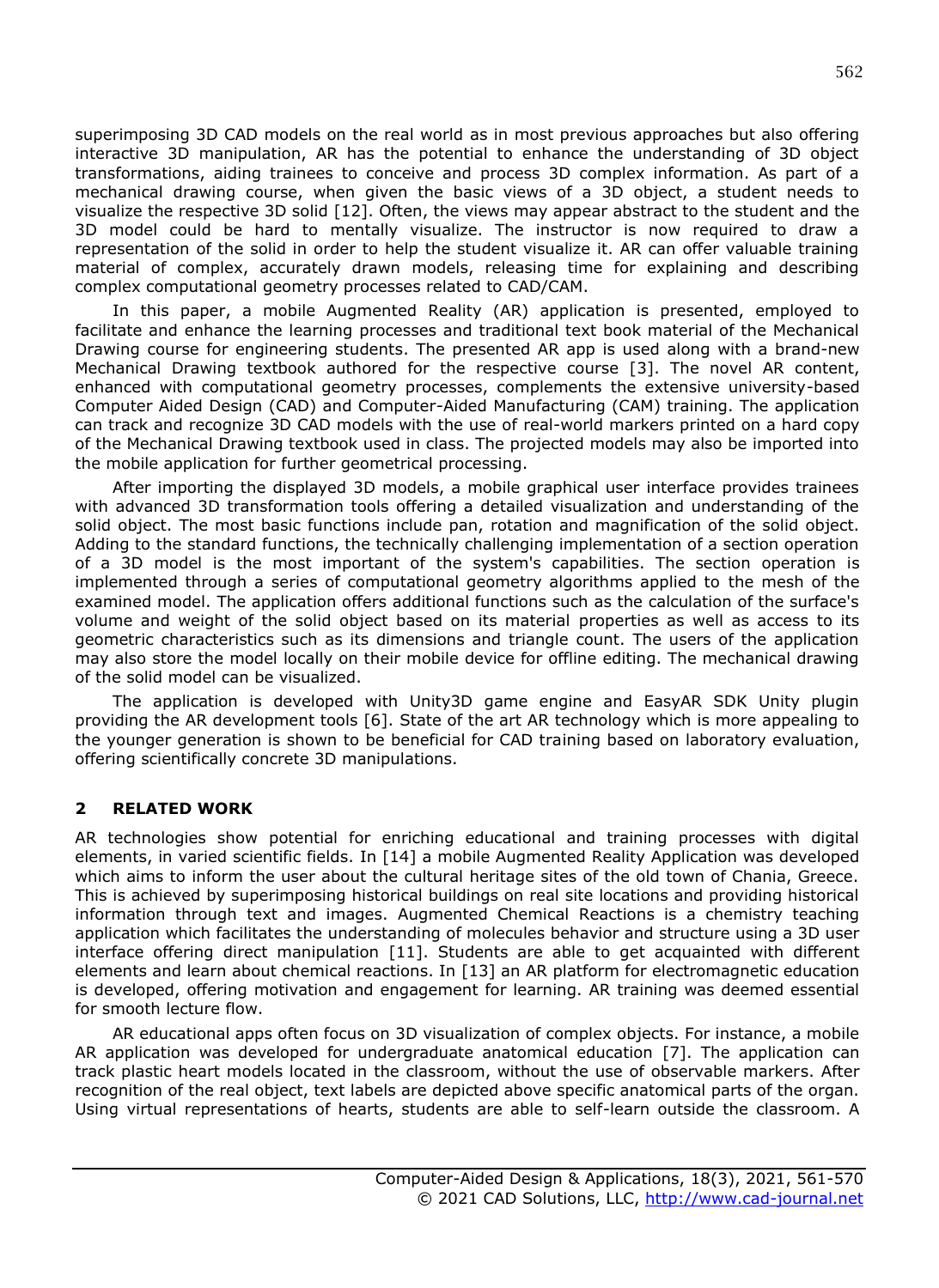similar approach [4] teaches anatomy education by augmenting 3D models of organs on the users own body.

Since AR's beginning, combining hard copy material with AR showcased AR's positive effect in education. AR applications combine superimposed AR models with touch, speech and audiovisual content. Overall feedback suggests that a book is much more likely to be read when combined with an AR application [12]. AR technology has also been employed in the education and training of mechanical engineers. A recent AR approach superimposed 3D models of cutting, measuring tools and special equipment on a text book [2].

In summary, previous research focuses on superimposing AR elements onto hard copy text books, offering, though, limited interaction and off-line availability of complex 3D models for training. In this work, a mobile graphical user interface is further implemented, facilitating the importing of projected 3D models for further geometrical transformations. The paper presents a complete visualization system which in conjunction with a mechanical drawing text book offers AR visualization and 3D manipulation of CAD models, thus aiding mechanical design training and understanding.

#### **3 USER INTERFACE**

A vital part of the application presented involves the selection of a 3D CAD model through a mobile Augmented Reality environment. Each model is associated with a target image (marker) which is printed on a mechanical drawing text book [3]. The user scans the target image with the camera of the portable device and the respective 3D model is recognized and superimposed above the marker. During that phase, the user may either view or select and import the model into the mobile app's environment, which provides further geometrical processing options. In Figure 1 a 3D model is visualized in AR mode after it has been selected by the user in the AR environment. The user has now three options. Either deselect the object by touching anywhere on the screen, or return to the processing environment with or without importing the selected model. The Augmented Reality functionality is summarized in Table 1.

| <b>AR Functionality</b>                                                  |
|--------------------------------------------------------------------------|
| Superimposition of a 3D model above a scanned marker printed on textbook |
| Support of simultaneous superimposition of multiple models               |
| Selection and lock of a superimposed object to the screen center         |
| Import of selected object to a processing environment                    |



**Table 1**: List of Augmented Reality functions summarized.

**Figure 1**: Selection of a 3D model through Augmented Reality based on textbook marker.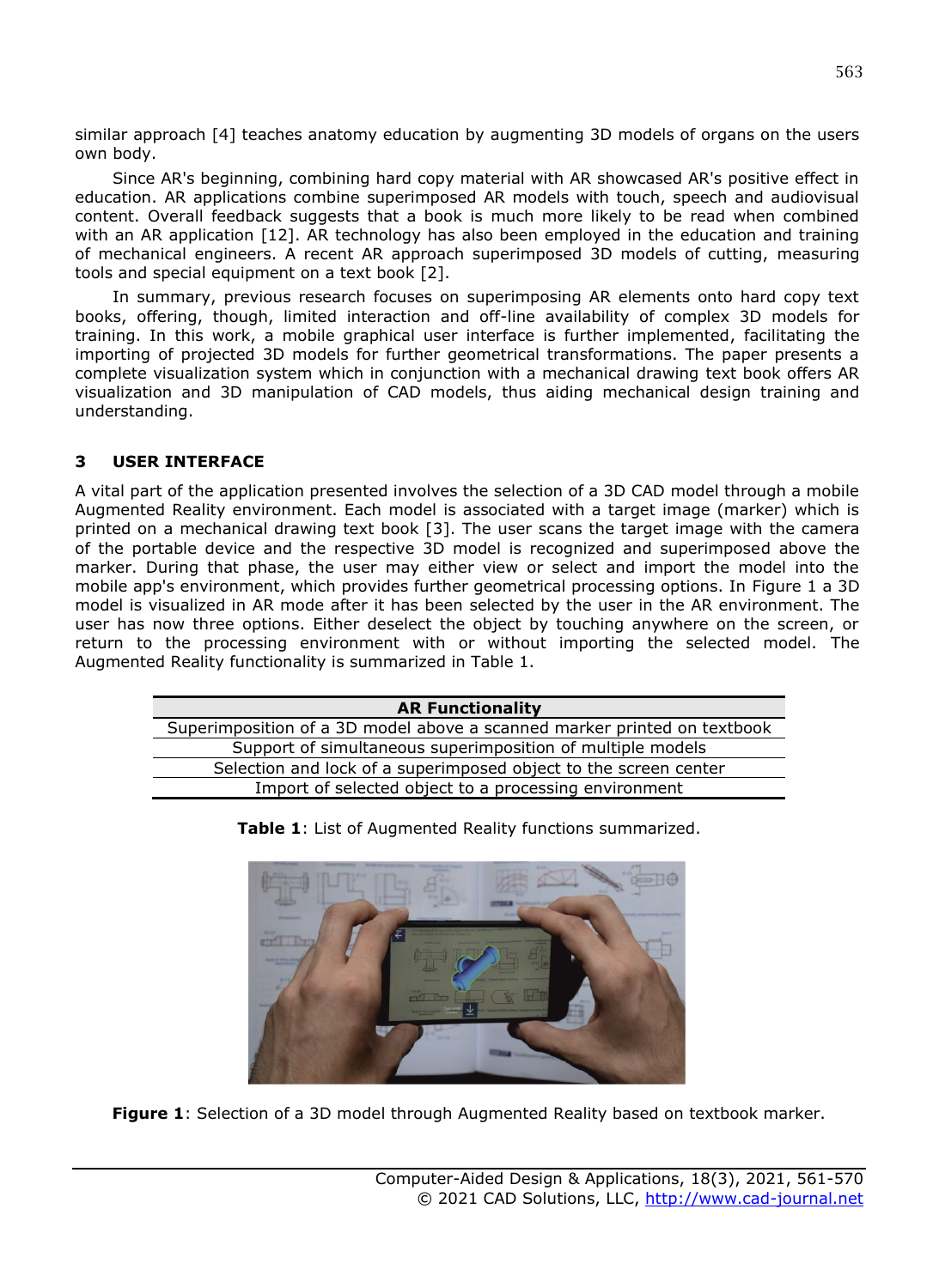The main processing environment offers the user the ability to interact with the imported 3D model and apply several functions which contribute to the understanding and visualization of the solid object. The geometrical transformations of the model are accomplished by touch inputs. Basic functions include rotation, zoom in or zoom out and pan of the object. In this section, the main capabilities offered by the application's User Interface (UI) will be described. Through the **VIEWS** menu, the model can be observed from the six standard mechanical drawing views (Figure 2(a)). The model can be restored to the default 3D perspective view or the fit function may be applied. The fit function re-positions the model to the center of the screen so that it fits to the bounds of the screen, in case it may have been removed by extensive zoom or pan (Figure 2(b)).



**Figure 2**: (a) Bottom View, (b) Fit Function, (c) Section in Y axis, (d) Section Result.

Through the **SECTION** menu, the user may apply a section to the model along the basic three axes X, Y and Z. Through a graphical slider the user may move the intersection plane along the selected axis. For each plane, the direction of the plane normal is specified. The plane normal vector defines the part of the model that will be retained after the section is performed. Since the user has applied a section, an undo option is available through the respective button. If desired, a user may perform two or more successive sections. The Home button restores the model to its original form before any sections. Figure 2(c) and Figure 2(d) depict the section menu and a random section of the model in Y axis. The **DISPLAY** menu offers simple functions related to the model's appearance and its properties. Such functions include model color change, deactivation of model's edges (Figure 4(a)) and display of a panel with mesh properties. This panel provides information about the mesh triangle count, the total surface of the model and the model's dimensions (Figure 4(b)). The surface of the model cannot be directly obtained from the mesh and has to be calculated. This is accomplished by computing the surface of each triangle of the mesh individually and, afterwards, the sum of the total calculated surfaces.



Elementary Volume = Section surface \* Elementary length

**Figure 3**: Calculation of Model's Volume.

This method of surface calculation provides a close approximation of the real model's surface. The accuracy of the calculation is further increased by increasing the number of triangles contained in the mesh. The DISPLAY menu also offers the object's volume as well as weight calculation for a specific material. In order to calculate the object's volume, the solid object is partitioned in n parts by performing successive sections along the z axis. For each part an elementary volume is calculated. The final volume is the sum of each elementary volume. For each section, a surface is calculated which is used for the elementary volume calculation as depicted Figure 3. The partition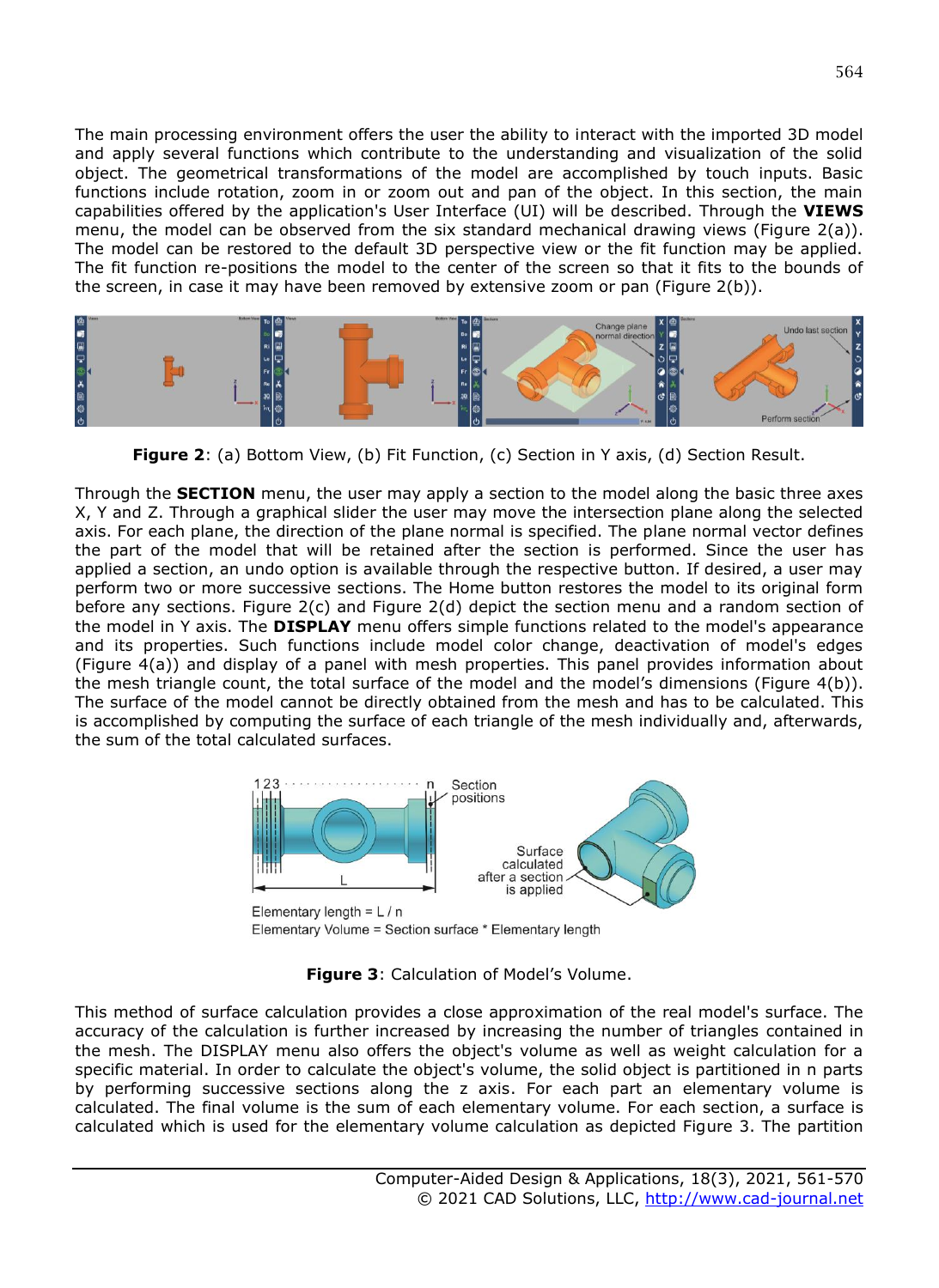parts are defined as 100 for optimal performance. In practice, it is found that this method can effectively approximate the object's volume, so more partitions are not essential. It is important to mention that the above methodology of volume calculation is not very accurate especially in complex objects, but offers a very close approximation of the volume. The purpose of the calculation is to show the user the change of the total volume before and after performing a number of sections to the model. Therefore, an extremely accurate calculation of the volume is not essential. The weight calculation follows a similar method. The only difference lies in the calculation of an elementary volume which has to be multiplied by the material's specific weight.



**Figure 4**: (a) Color menu - Disabled model edges, (b) Properties Panel, (c) Mechanical Drawing, (d) User Options.

The application allows the user to save a model locally on the device. In case a section has been performed to the model, the save function stores the final model after the section. For most models, the application offers the opportunity to display the mechanical drawing of the model for educational purposes (Figure  $4(c)$ ). The drawings are stored online under a .png format and are downloaded on the fly when the user selects the corresponding option. Finally, through an **OPTIONS** menu, the user may adjust the speed sensitivity of the pan, rotate and zoom functions, toggle the camera projection mode as perspective or orthographic and change the background color (Figure 4(d)).

### **4 SECTION OF A SOLID AGAINST A PLANE**

The most technically challenging function of the developed application is the section of a solid model against a plane. It is often used in CAD applications and in certain cases two or more successive sections are required. Performing a section to a model containing one or more holes provides information about the interior of the solid, the depth and internal characteristics of the holes. In Figure 5 a section of a triangle mesh along with the desired section result is depicted. By just applying a section on the model and without any other modifications of the triangle mesh, open areas are formed at the section position. These areas cut a model open, eradicating the illusion of a solid object. It is required to connect and 'close' the mesh after performing a section in order to maintain the illusion of a solid object. Achieving the desired section result is accomplished through a series of well-known computational geometry algorithms. These algorithms are described in short in the following paragraphs.



**Figure 5**: (a) Original model, (b) Section result without capping open areas, (c) Desired section result.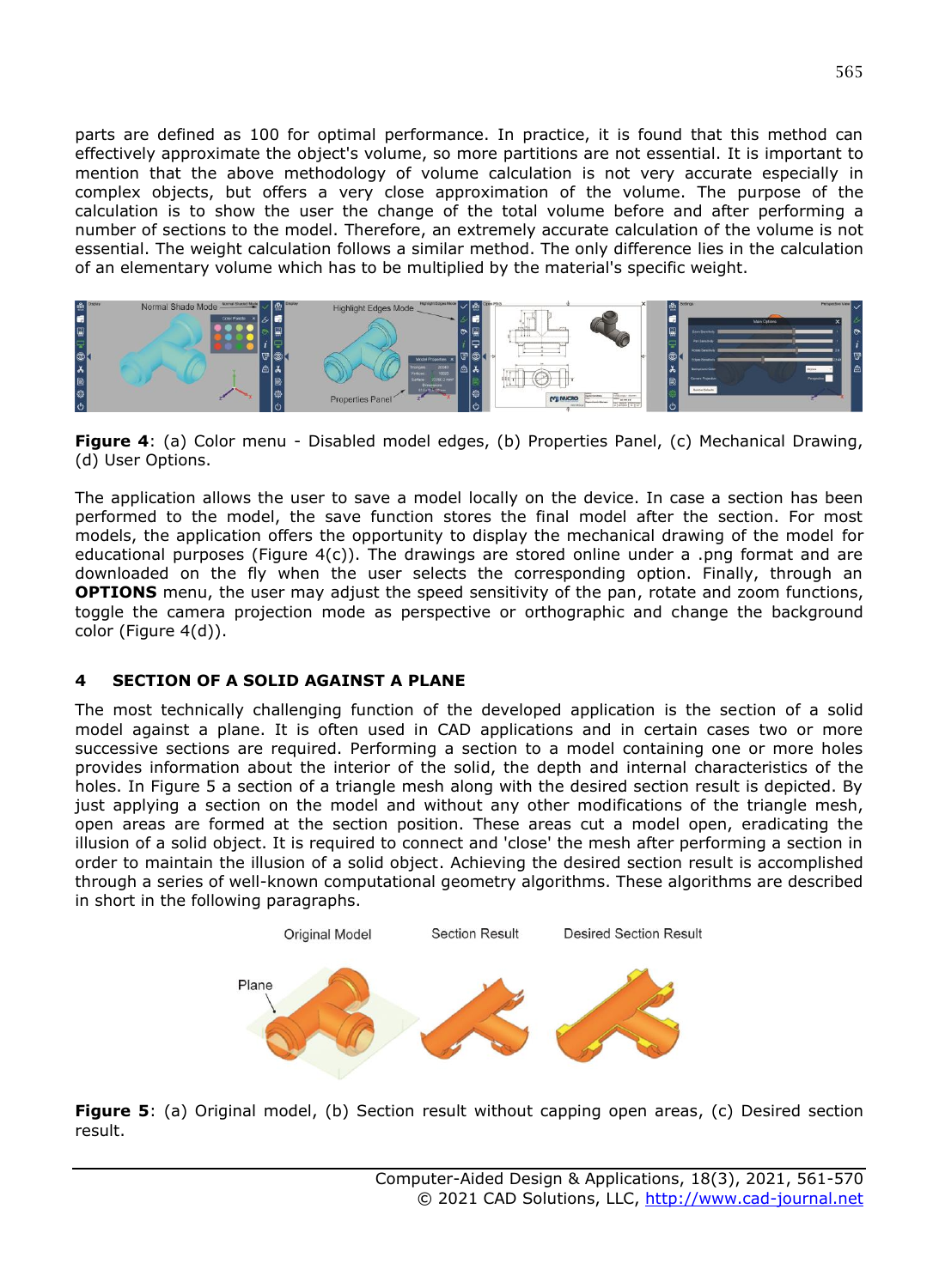Initially, the **triangle section algorithm** describes a process for clipping a triangle mesh [1]. The algorithm examines the triangles of the model's mesh and determines their position in respect to a plane given as input. The plane divides the space into two half-spaces. The positive half-space is defined by a normal vector that is perpendicular to the plane. The part of a triangle lying in the positive half-space is retained, while the part in the negative half-space is discarded. Thus, four main cases are distinguished as depicted in Figure 6.



**Figure 6**: Main cases a triangle may be located in respect to the section plane.

As shown the whole triangle is retained if it lies in the positive half-space, else the whole triangle is discarded. If a triangle intersects with the plane, then a section has to be applied on the triangle as only the part in the positive half-space must be retained. As depicted in Figure 6(c) the triangle section may result in a quadrilateral, which has to be further divided into two new triangles by adding a diagonal.

After the clipping of each triangle, the intersection edges formed on the intersection plane have to be joined correctly. This is accomplished by the **polygon construction algorithm** thus creating the polygons formed on the section plane [1]. In Unity3D, each triangle of a mesh is rendered and stored in a clockwise direction of its vertices. A polygon may constitute either an outer boundary of the model or the boundary of hole that may exist in it. Consequently, each polygon representing an outer boundary of the model should have a counter-clockwise direction, whereas a polygon representing a hole should have a clockwise direction. As shown in Figure 7, the inner area formed by outer boundary polygons has to be capped in contrast with the inner area of hole polygons.



**Figure 7**: Polygons formed by the Polygon Construction algorithm. The hatched area has to be capped.

The **Ray-casting algorithm** [9] is broadly used to determine the position of a point in respect to a polygon. In our work, this algorithm was used to determine which polygons contain other polygons in their interior. The polygons created by the previous algorithm may constitute an outer boundary of the model or a contour of a hole. A contour of a hole lies in the interior of a polygon which represents an outer boundary. Since polygons are non-intersecting, in order to determine if a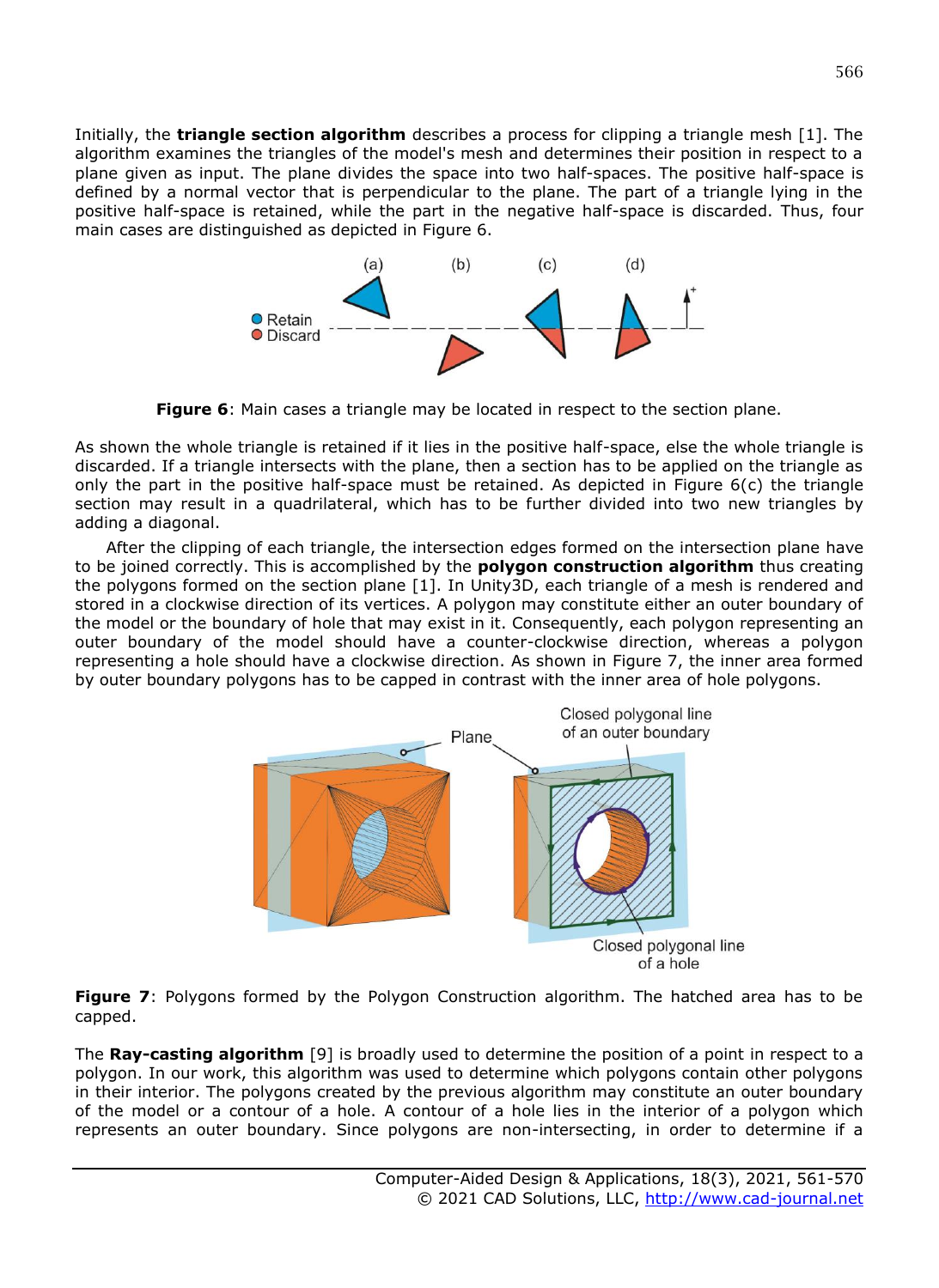polygon lies in the interior of another polygon, only one arbitrary point of the polygon has to be examined. It should be noted that this algorithm does not work correctly if the examined point lies exactly on the contour of the tested polygon. Such cases are non-existent if triangle meshes are properly constructed, so the algorithm works correctly in every case.

The polygon construction along with the Ray-casting algorithm have managed to create and store every polygon formed on the intersection plane along with all possible hole-polygons it may contain. The final step for the successful completion of a mesh section requires the capping of open areas in the mesh created by the triangle section algorithm. Since solid models consist of triangle meshes, each open area has to be subdivided into triangles. For this purpose, two more algorithms are used in order to effectively triangulate the open areas. It is important to mention that hole polygons should not be triangulated as depicted in Figure 7. Initially, before the triangulation step the **y-monotone partitioning algorithm** is applied to partition a set of polygons (outer boundary or an outer boundary containing holes) into y-monotone sub-polygons. A polygon is called y-monotone with respect to the y axis, if every line orthogonal to y axis intersects the polygon at most twice. A **property** that holds for y-monotone polygons is, that a path along the polygon's contour from the topmost to the bottom-most vertex, always has a downward or horizontal direction and never an upward direction. The purpose of the algorithm is to efficiently add diagonals in order to subdivide the original polygon (or a polygon containing interior polygons) into y-monotone sub-polygons. The algorithm moves an imaginary sweep line downward over the polygon, which halts at each polygon vertex it encounters. A diagonal is added whenever an encountered vertex eliminates the above-mentioned property of y-monotone polygons. This partitioning algorithm was considered appropriate as it can be successfully applied in cases of polygons with holes, which are present in the application. After the algorithm has completed its execution, a set of y-monotone polygons will have been created. In order to triangulate these set of polygons, a greedy **triangulation algorithm for y-monotone polygons** is used. In practice it is found that the algorithm runs fast enough in modern mobile devices, despite its greedy behavior. De Berg et al [5] offer a complete and comprehensive description of the last two mentioned algorithms.

The final result of the successive execution of the algorithms described above is illustrated in Figure 2(d). The final object after the section is performed represents a solid model, since every open area of the section has been capped.

### **5 HARDWARE REQUIREMENTS**

Since the application makes use of 3D graphics, including Augmenting Reality functionality, 3D object manipulation as well as complex computations by modifying the object's mesh, it would be important to mention the hardware requirements of a mobile device able to run the application smoothly. The application is developed for Android devices running Android version 4.2 or above with a minimum of 2GB of RAM, a dual-core processor and at least 100MB of free storage space. For an optimal performance 4GB of Ram and quad-core processor are required. A future version of the application targeted to iOS users is planned to be developed.

### **6 EVALUATION**

Continuous feedback throughout the development of the system affected the design and feel of the AR and UI components. UI improvements included (a) using .png files for mechanical drawings rather than .pdf files requiring external readers, (b) introducing a central menu offering the main option of importing the 3D model visualized by AR, (c) setting the transparency level of the section plane rather than being opaque obstructing the visualization of geometry parts and (d) placing arrows at the edges of the section plane showcasing its direction so as not for them to be obstructed.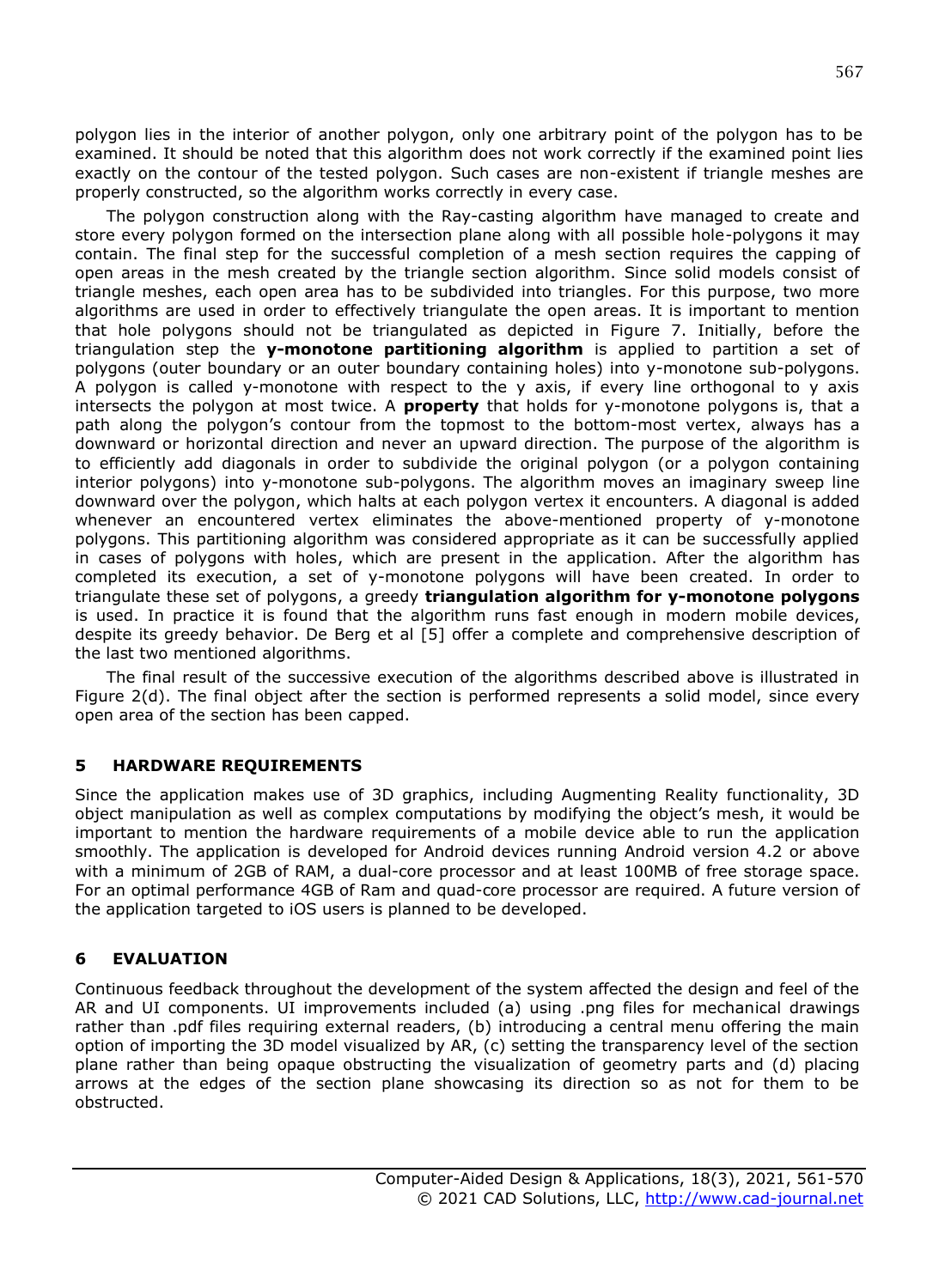In order to test the educational effectiveness of this work, the application was distributed for further evaluation to undergraduate and postgraduate university students undertaking an engineering degree at the Micromachining and Manufacturing Modeling Lab (m3) and the Lab of Distributed Multimedia Information Systems and Applications (MUSIC) located at the Technical University of Crete. During lab time, students formed groups, gathered around the space of the CNC machines to study mechanical drawing concepts having available the text book material as well as the interactive app presented in this paper (Figure 8). The foundations of the 3D geometry transformations implemented in the app, for a wide range of CAD models, were available in the text book, simultaneously visualized through the app during lab time.



**Figure 8**: Group of students studying mechanical drawing gathered around a CNC Milling Machine.

Groups were asked to perform a number of tasks which related to the AR component of the application being able to recognize CAD models fast as well as perform a number of specified geometrical transformations, in the geometry processing environment. Overall, 3D recognition and 3D manipulation system response were fast and accurate, recognizing and handling a wide range of CAD drawings and associated 3D models. The section operation, central to the system's capabilities was found to perform very fast, cutting a model instantly without delay.

The overall reviews were positive and surprisingly enthusiastic, with many student reports stating that the application greatly assists the educational process of the Mechanical Drawing course by providing faster means of learning and direct visualization of CAD models. Additionally, when given solids containing one or more holes, students had difficulties understanding and visualizing the internal part of the model. In those cases, a section operation at the middle of a hole was of great importance as it immediately resolved most of student visualization and comprehension issues. Most of these comments derived from the fact that studying the original textbook while using the application for further assistance through the AR system, was actually quite engaging when hard copy and AR were combined. The user interface was reported as "friendly" and "attractive" to the modern student; however, several users found the rotation of the model unpractical and fast at times. Some students proposed that apart from the textbook, the application could also import external custom 3D models for geometric transformations, so that the app could be used by a broader audience. Several suggested that an integrated manual should be provided with the application, as the textbook may not always be at hand. The text book in conjunction with the app is going to form a vital part of the undergraduate and postgraduate studies in mechanical drawing.

## **7 CONCLUSION**

In this work, an Augmented Reality application for mobile devices is developed, which provides the opportunity of applying geometric transformations to 3D CAD models, in the context of a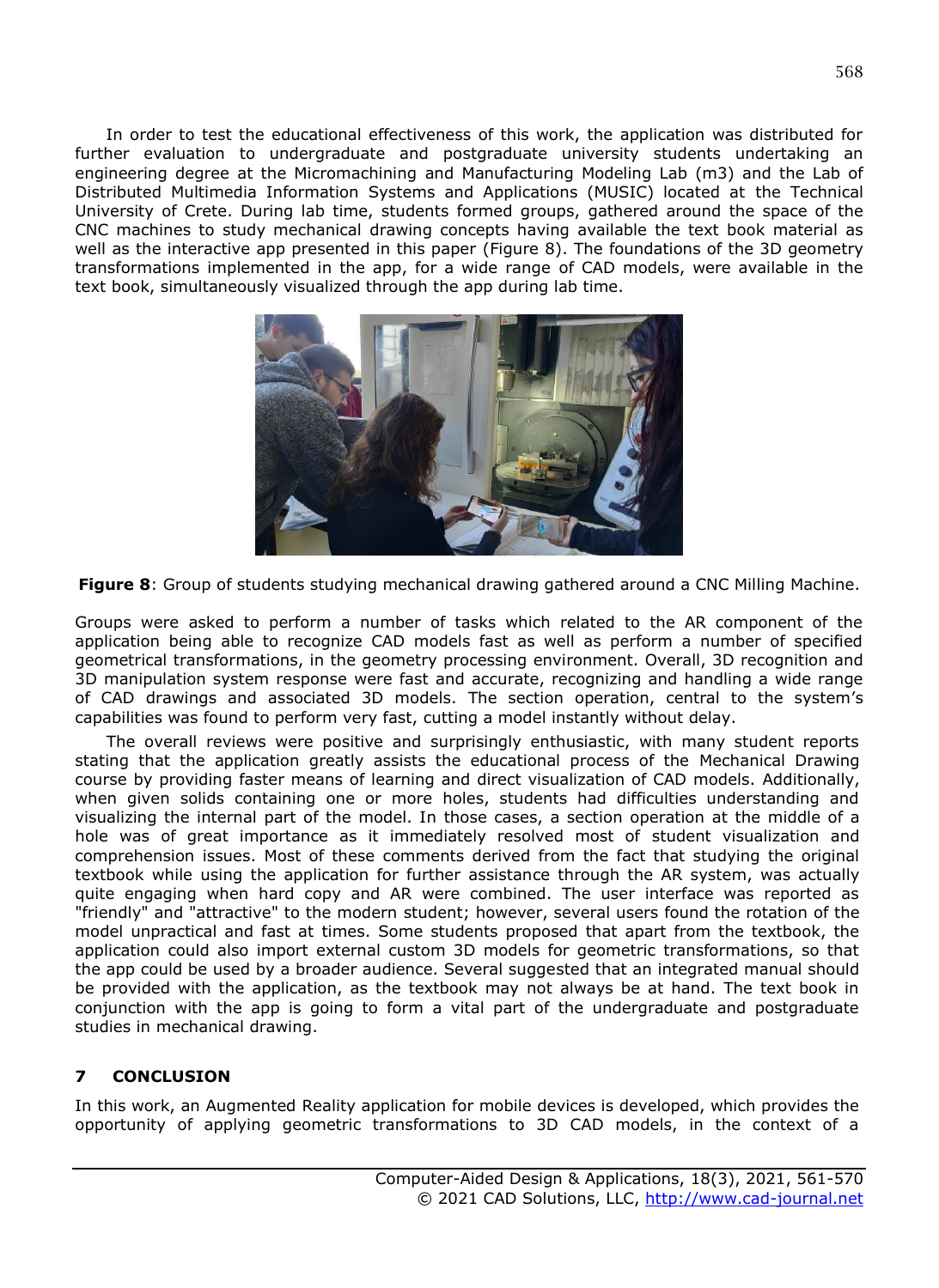Mechanical Drawing course, thus aiding the educational process. Through an AR interface, the user selects a target marker representing a CAD model printed on a hard copy of the text book. After visualizing in 3D superimposed on the printed page, the user imports the corresponding model to the main processing environment. 3D interactive transformations implemented on a mobile platform employing standard computational geometry algorithms include zoom, pan and rotation of the object. The technically challenging section of the model is also implemented and interactively visualized against a plane along the x, y and z axes. Additional implemented features include the surface, volume and weight calculation of the model as well as the projection of the mechanical drawing of the solid.

# **8 ORCID**

*Angelos Marinakis,* <https://orcid.org/0000-0002-0542-8933> *Katerina Mania,* <https://orcid.org/0000-0002-9457-5117> *Aristomenis Antoniadis,* <https://orcid.org/0000-0002-4052-8374>

## **9 ACKNOWLEDGEMENT**

This research has been co-financed by the European Union and Greek national funds through the Operational Program Competitiveness, Entrepreneurship and Innovation, under the call RESEARCH – CREATE – INNOVATE (project code: T1EDK-01469).

## **REFERENCES**

- [1] Aaron, S.; Tobias, B.; Klaus, H. H.: An Efficient Geometric Algorithm for Clipping and Capping Solid Triangle Meshes, Proceedings of the 12th International Joint Conference on Computer Vision, Imaging and Computer Graphics.
- [2] Aliev, Y.; Kozov, V.; Ivanova, G.; Ivanov, A.: 3d augmented reality software solution for mechanical engineering education. Proceedings of the 18th International Conference on Computer Systems and Technologies.
- [3] Antoniadis, A.: Mechanical Drawing 3rd Edition, Tziola, Greece, 2018.
- [4] Blum, T.; Kleeberger, V.; Bichlmeier, C.; Navab, N.: Mirracle: An augmented reality magic mirror system for anatomy education. 2012 IEEE Virtual Reality Workshops. <https://doi.org/10.1109/VR.2012.6180909>
- [5] De Berg, M.; Cheong, O.; van Kreveld, M.; Overmars, M.: Computational Geometry: Algorithms and Applications 3rd Edition, Springer, Berlin, Heidelberg, 2015.
- [6] EasyAR, [https://www.easyar.com,](https://www.easyar.com/) EasyARSDK for Unity3D.
- [7] Erdt, M.; Maroothynaden, J.; Peng, J.; Müller-Wittig, W.; Gagnon, P.: Augmented reality as a tool to deliver e-learning based blended content in and out of the class-room. EG 2015 – Education Papers.
- [8] Felkel, P.; Magana, A. J.; Folta, M.; Sears, A. G.; Benes, B.: Ding, M.-S.; Park, J.: I3T: Using Interactive Computer Graphics to Teach Geometric Transformations, EG 2018 - Education Papers.
- [9] Hormann, A.; Agathos, A.: The point in polygon problem for arbitrary polygons, Computational Geometry, 20(3), 2001, 132-144. [https://doi.org/10.1016/S0925-](https://doi.org/10.1016/S0925-7721(01)00012-8) [7721\(01\)00012-8](https://doi.org/10.1016/S0925-7721(01)00012-8)
- [10] Liarokapis, F.: Using Activity Led Learning for Teaching Computer Graphics Principles Through Augmented Reality, EG 2017 - Education Papers.
- [11] Maier, P.; Klinker, G.: Augmented chemical reactions: An augmented reality tool to support chemistry teaching. 2013 2<sup>nd</sup> Experiment@ International Conference chemistry teaching. 2013  $2^{nd}$  Experiment@ International Conference. <https://doi.org/10.1109/ExpAt.2013.6703055>
- [12] Martin-Gutierrez, J.; Saorin Luis, J.; Contero, M.; Alcaniz, M.; Perez-Lopez, D. C.; Ortega, M.: Design and validation of an augmented book for spatial abilities development in